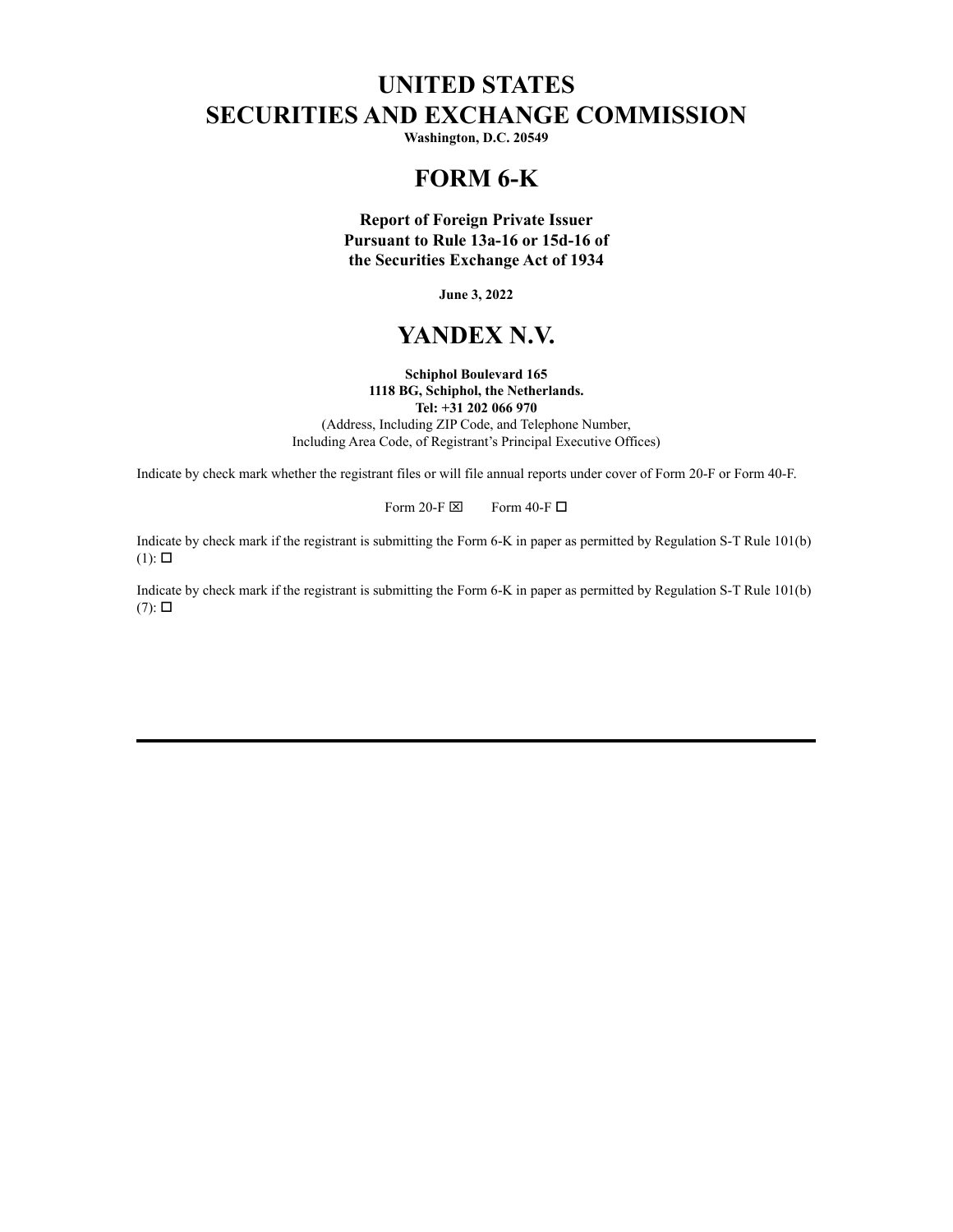Furnished as Exhibit 99.1 to this Report on Form 6-K is a press release of Yandex N.V. (the "Company") dated June 3, 2022, announcing that Arkady Volozh has stepped down from roles as Executive Director and Chief Executive Officer of the Company and has transferred his voting power to the Board.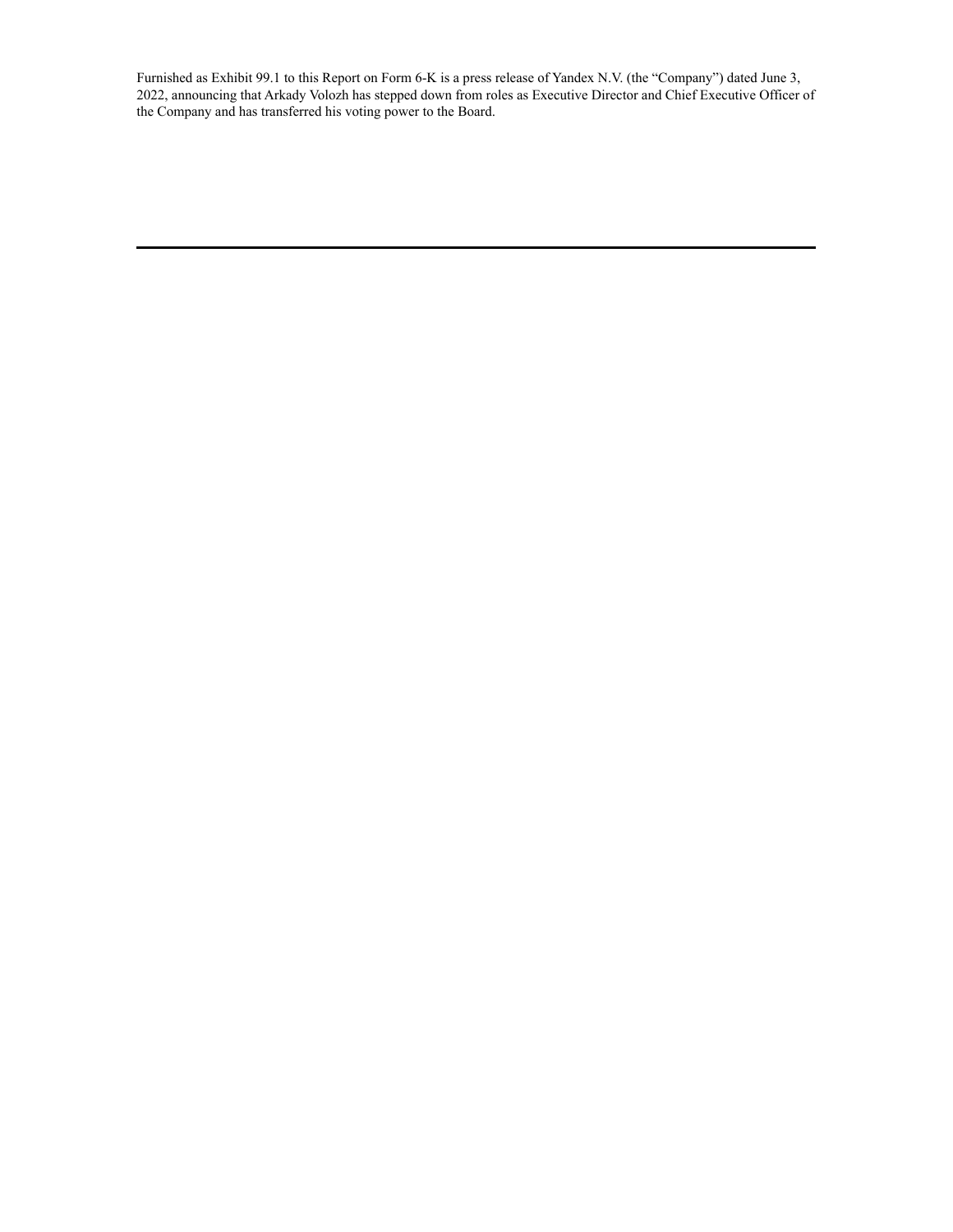#### **SIGNATURES**

Pursuant to the requirements of the Securities Exchange Act of 1934, the registrant has duly caused this report to be signed on its behalf by the undersigned, thereunto duly authorized.

#### **YANDEX N.V.**

Date: June 3, 2022 By: /s/ Svetlana Demyashkevich

Svetlana Demyashkevich Chief Financial Officer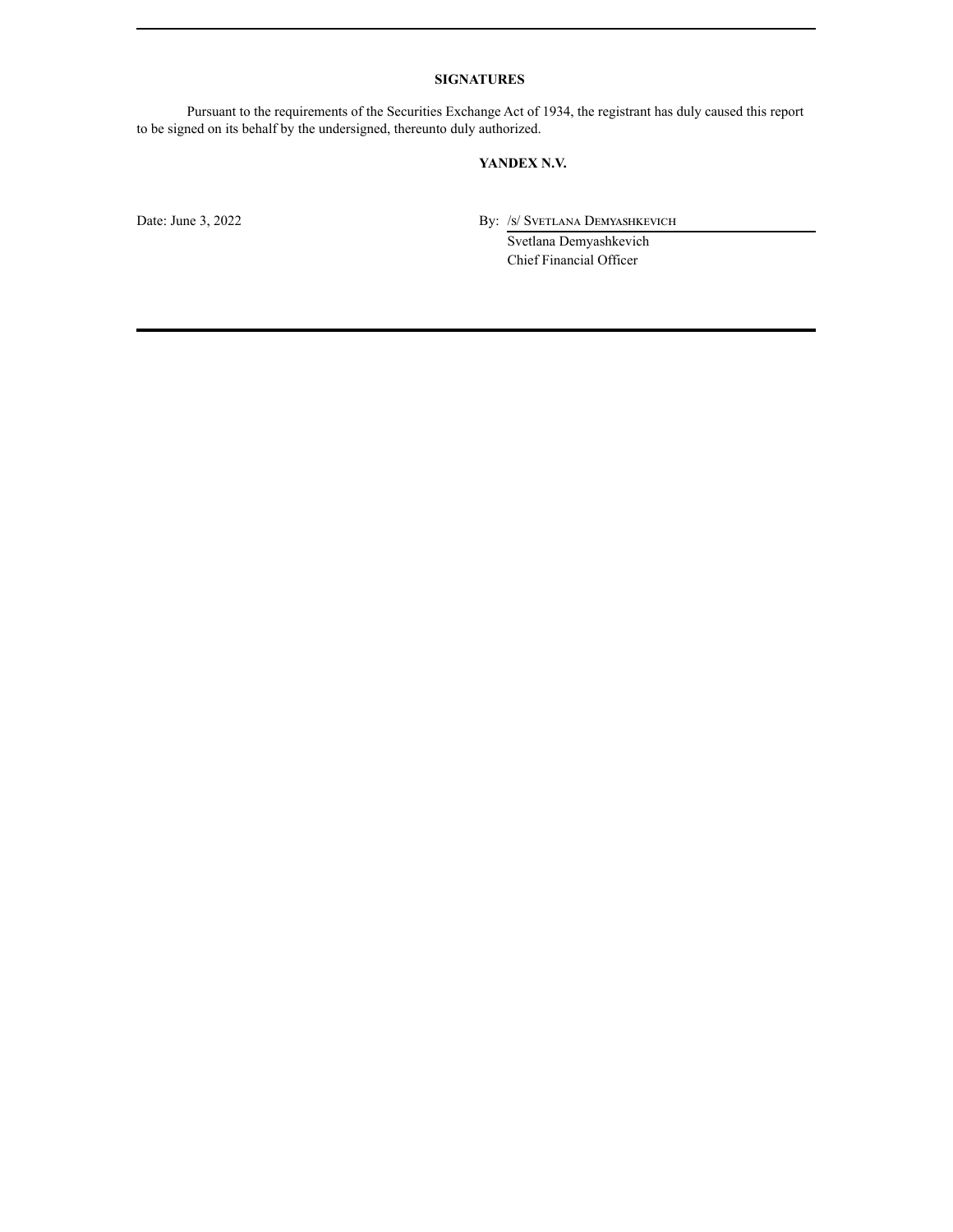#### **INDEX TO EXHIBITS**

Exhibit No. Description

.

99.1 Press release of Yandex N.V. dated June 3, 2022, announcing that Arkady Volozh has stepped down from roles as Executive Director and Chief Executive Officer of the Company and has transferred his voting power to the Board.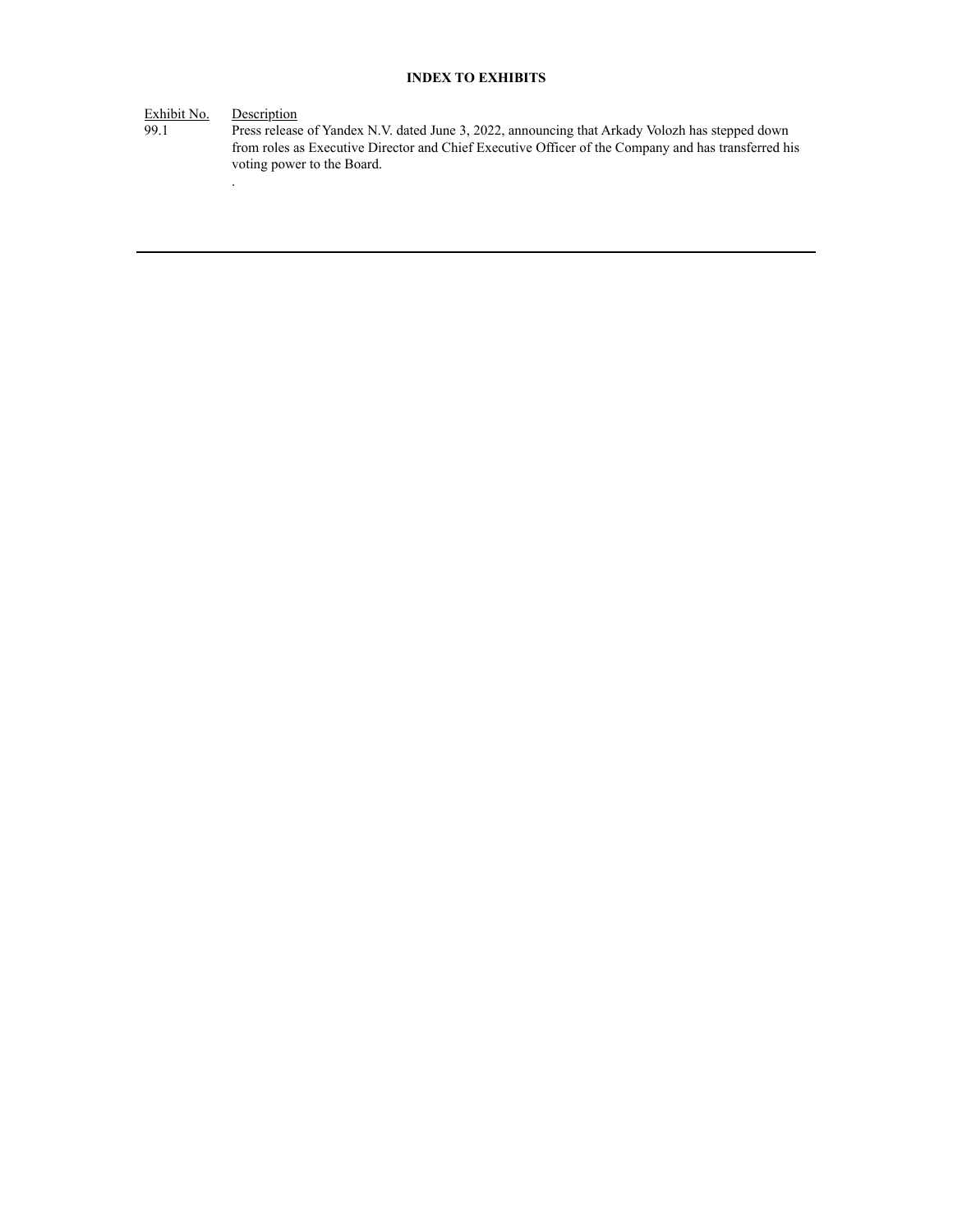# **Arkady Volozh resigns as Executive Director and CEO of Yandex N.V. and transfers his voting power to the Board**

Moscow–Amsterdam, June 3, 2022— Yandex N.V., a Dutch public limited company and one of Europe's largest internet businesses, today announces that Arkady Volozh, the company's co-founder, has stepped down with immediate effect from his positionёs as Executive Director and Chief Executive Officer of Yandex N.V. and from his board and executive positions with its international subsidiaries.

The European Union has imposed sanctions on Mr. Volozh personally. Neither Yandex nor the Group's subsidiaries have been included on the sanctions lists of the European Union, the United States or the United Kingdom. We do not believe that these developments will affect the company's operations, its financial position or its relations with partners.

Mr. Volozh is the settlor of a trust for the benefit of his family, which holds Class B shares representing a 45.3% voting and 8.6% economic interest in Yandex N.V. He is not a controlling shareholder of Yandex, and consequently these sanctions do not apply to Yandex N.V. or its subsidiaries.

Mr. Volozh has decided and informed the Board that he will not instruct the trustee as to how to vote such shares going forward. Pursuant to the terms of the trust, the trustee will vote such shares on all matters proposed to the shareholders in accordance with the recommendations of the independent Board of Directors.

The Board continues to function as normal. Yandex has a strong and deep management team that is well placed to take the company to new levels with the ongoing support of the Board.

"While I consider this decision to be misguided and ultimately counterproductive, I do not intend to give any instructions to my family trust as long as sanctions are in place. During this time the trust will vote in line with the recommendations of the Board. While I will continue to support the team wherever possible, this decision is in the best interests of the company and its stakeholders," said Mr. Volozh."

#### **About Yandex**

Yandex (NASDAQ and MOEX: YNDX) is a technology company registered in the Netherlands that builds intelligent products and services powered by machine learning. Our goal is to help consumers and businesses better navigate the online and offline world. Since 1997, we have delivered world-class, locally relevant search and navigation products, while also expanding into e-commerce, online entertainment, cloud computing and other markets to assist millions of consumers in Russia and a number of international markets.

More information on Yandex can be found at https://ir.yandex/

#### **Contacts:**

**Investor Relations** Yulia Gerasimova